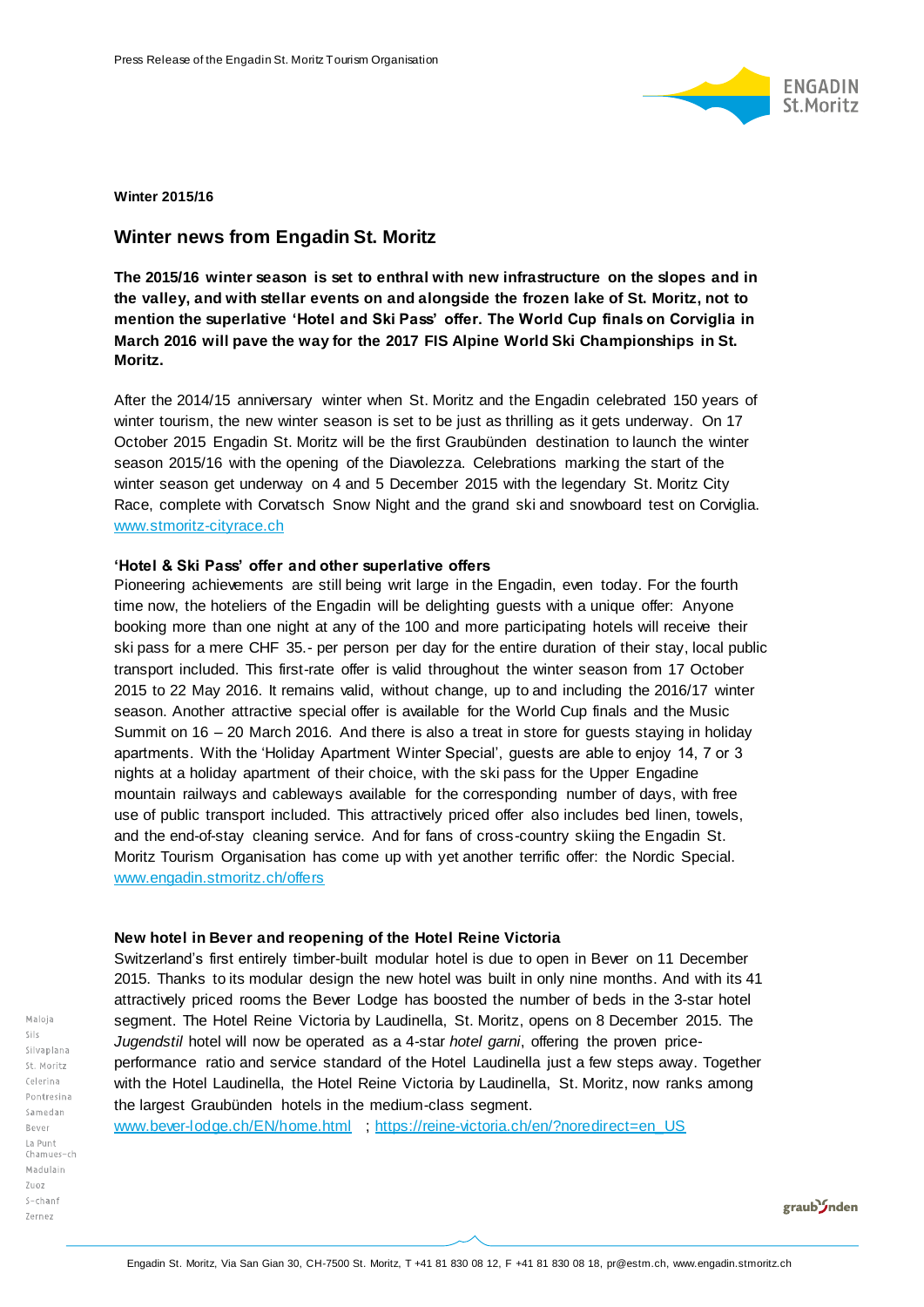

## **New infrastructure in the skiing areas**

A good four weeks after the Diavolezza begins with its winter operations, the Corvatsch and Corviglia skiing areas will also launch their winter season on 21 November 2015. On Corvatsch the new Mandra four-seater chairlift will replace the ski lift next to the Corvatsch Snow Park. This state-of-the-art installation will help to halve the waiting times on this extremely popular run. At the Corvatsch Park, one of the largest snow parks of its kind in the Alps, a new flow line now replaces the classic offer with half-pipe and kicker lines. The new flow line consisting of moguls and steep banking curves is also aimed at more leisurely skiers and families. On Corviglia the newly built natural reservoir at Lej Alv is to be commissioned for the first time. With a capacity of just under 400,000 m<sup>3</sup> it is filled during the snowmelt without the use of any pumps whatsoever. The electricity saving is the equivalent of 2,000,000 kWh or a 16% annual reduction in the total electricity needs of the Engadin St. Moritz Mountains AG. [www.corvatsch.ch/en/](http://www.corvatsch.ch/en/); [www.engadin.stmoritz.ch/winter/en/activities/sports/skiing](http://www.engadin.stmoritz.ch/winter/en/activities/sports/skiing-snowboarding/corviglia-skiing/)[snowboarding/corviglia-skiing/](http://www.engadin.stmoritz.ch/winter/en/activities/sports/skiing-snowboarding/corviglia-skiing/)

#### **Hahnensee piste now set to open even sooner**

From this winter onwards, the legendary downhill run from Corvatsch to St. Moritz-Bad will be open to skiers and snowboarders from 9 am onwards. In addition to the regular bus service, the free Hahnensee-Express ski bus will run every half-hour between St. Moritz-Bad and the Corvatsch valley station so snow-sports enthusiasts are able to commute between the two skiing areas. The new guided Snow Safari will also link u p the dream pistes of the two Corvatsch and Corviglia skiing areas. Every Tuesday experienced local ski instructors will accompany Snow Safari participants across two summits above 3000 m, nine dream pistes, twelve mountain railway and cableway journeys, 88 km of pistes, and 4444 m of difference in altitude. The tour runs from Furtschellas via Corvatsch to St. Moritz-Corviglia and on to Celerina-Marguns.

### **In other hotel news…**

At the Kulm Hotel St. Moritz the entire west wing has been completely revamped and redesigned in a collaboration with the world-famous star architect Pierre-Yves Rochon. In time for the start of the winter season it will offer guests a contemporary alpine living environment. Luxury premises featuring an abundance of Swiss pine sourced locally from the Engadin combined with fine fabrics and furnishings will contribute towards the complete sense of wellbeing. The Badrutt's Palace Hotel will be celebrating its 120<sup>th</sup> anniversary in 2016 and, to mark this occasion, every month it will publish a story from its twelve decades of history, along with package offers and other specials. From the end of October 2015 the new Executive Chef Michel Jost will be in charge of the kitchen brigade at the Badrutt's Palace Hotel. Another innovation this winter is that the King's Club will be showcasing a music label. Every weekend throughout the season a DJ from UK-based record label Hed Kandi will have a residency at the Club of the Badrutt's Palace Hotel, with musicians from Hed Kandi performing live on special occasions. The new pop-up restaurant is similarly exclusive. From 2 to 12 January 2016 and from 16 to 27 February 2016 the *Le Pavillion* will open its winter pavilion doors for ten days in

graub *I*nden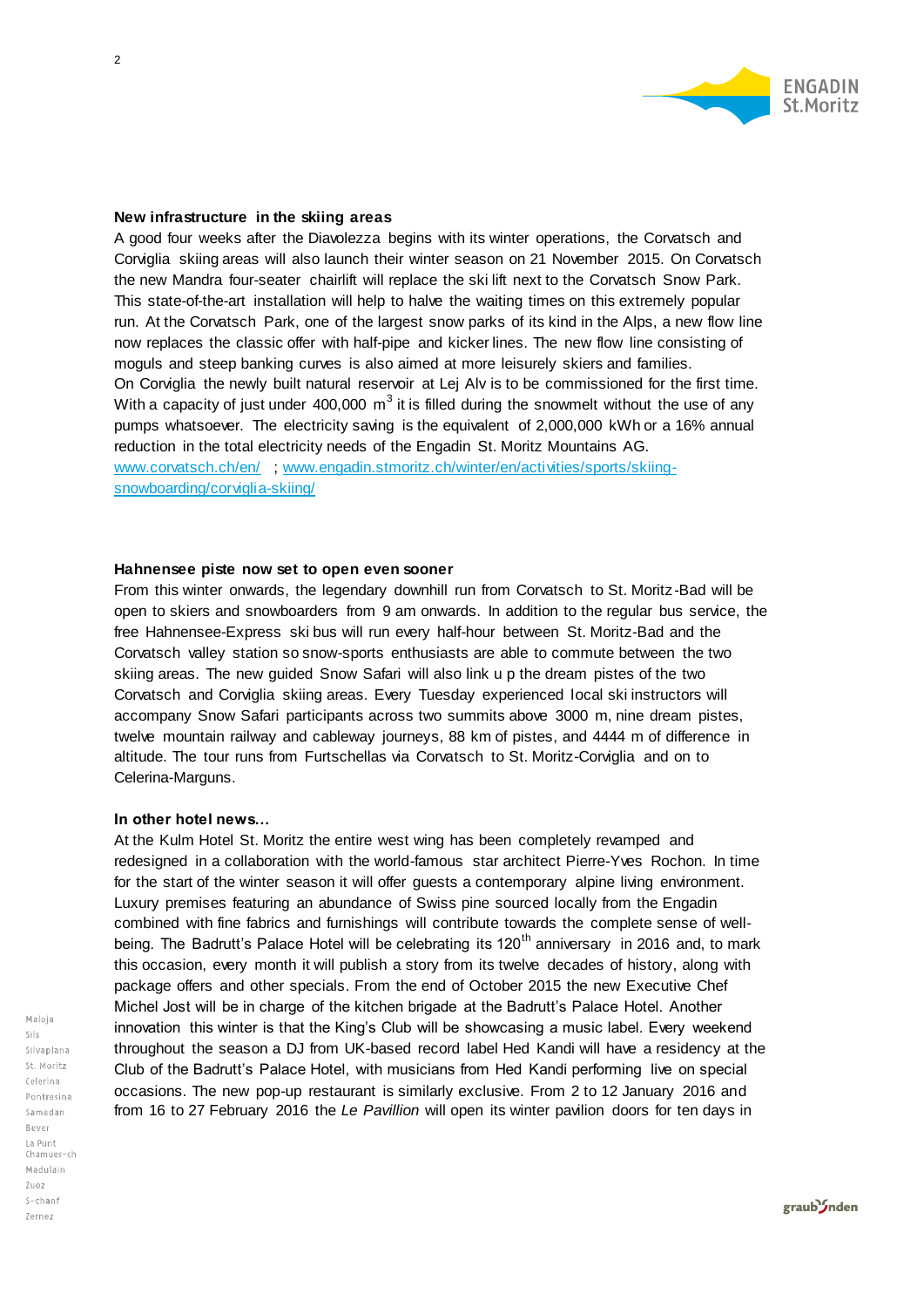

each occasion, catering for a maximum of fifteen guests to the motto of 'Fondue Deluxe' and 'Indian Winter'.

The 4-star superior Hotel Saratz in Pontresina looks back on 150 years of history. The establishment's history, which began in 1865, is showcased with an exhibition in the hotel grounds that includes wooden carvings by Graubünden artists Maria and Peter Leisinger. At the Kempinski Grand Hotel des Bains, award-winning chef Matthias Schmidberger will take charge of the entire catering operations from the start of the 2015/16 winter season. The new Executive Chef will have overall culinary control over four restaurants, one bar and the banqueting sector. Matthias will also be responsible, as before, for the Gourmet Restaurant Cà d'Oro.

### **Highlight of the World Cup finals and St. Moritz Music Summit**

The 2015/16 winter season is punctuated by one top event after the other. Whether it's spectacular races on the St. Moritz-Celerina Olympia Bob Run, top-class equestrian sports at the St. Moritz Snow Polo World Cup and the St. Moritz White Turf, with the newly launched 'Night Turf', or the 2016 St. Moritz Gourmet Festival, the events on offer in St. Moritz are as diverse as they are numerous.

Yet another highlight will be added to St. Moritz's calendar of winter events in March 2016. From 16 to 20 March 2016 the world's best alpine skiers will be competing at the AUDI FIS Ski World Cup finals on Corviglia for victory in the World Cup and the large crystal ball. The World Cup finals will be staged to music by international DJs, adding to the tremendous atmosphere. The St. Moritz Music Summit, Europe's highest club music festival, will delight audiences from 16 to 20 March 2016 at selected locations on Corviglia and in St. Moritz. The World Cup finals are not only regarded as the season's highlight, but also as the preliminary event leading up to the 2017 World Ski Championships when St. Moritz will be playing host to the FIS Alpine World Ski Championships in 2017 for the fifth time.

But it's not just St. Moritz that has all sorts of top events on offer: the Upper Engadin as a whole has numerous stellar events to delight its guests. Whether it's Samedan's Out of the Blues Festival, the classic cross-country skiing endurance event La Diagonela, or the Freeski World Cup Corvatsch, featuring the skills of the world's best freeskiers. For an overview of all the top events go to [www.engadin.stmoritz.ch/topevents](http://www.engadin.stmoritz.ch/topevents_en)\_en

### **Switzerland's largest winter sports region**

The Mountains. The Horizons. The Light! Engadin St. Moritz is delightful as both landscape and legend. With four major peaks and 350 km of pistes with guaranteed snow, 150 km of hiking trails and more than 220 km of cross-country trails, Engadin St Moritz is recognised as one of the biggest and most contrasting areas for winter sport in Switzerland. Guests are always inspired and enthralled by the wide array of sports and leisure activities on offer, the specialities of its regional cuisine, the wealth of cultural activities, and the multitude of events. The region owes much of its appeal to St. Moritz, the scintillating alpine destination, on the one hand and the Engadin, the inspirational high-alpine valley, on the other. But the star attraction in Engadin St. Moritz is and remains nature itself. Benefiting from all the space it needs to flourish and prosper, it offers in return boundless opportunities for visitors and guests to enjoy the natural setting.

graub *I*nden